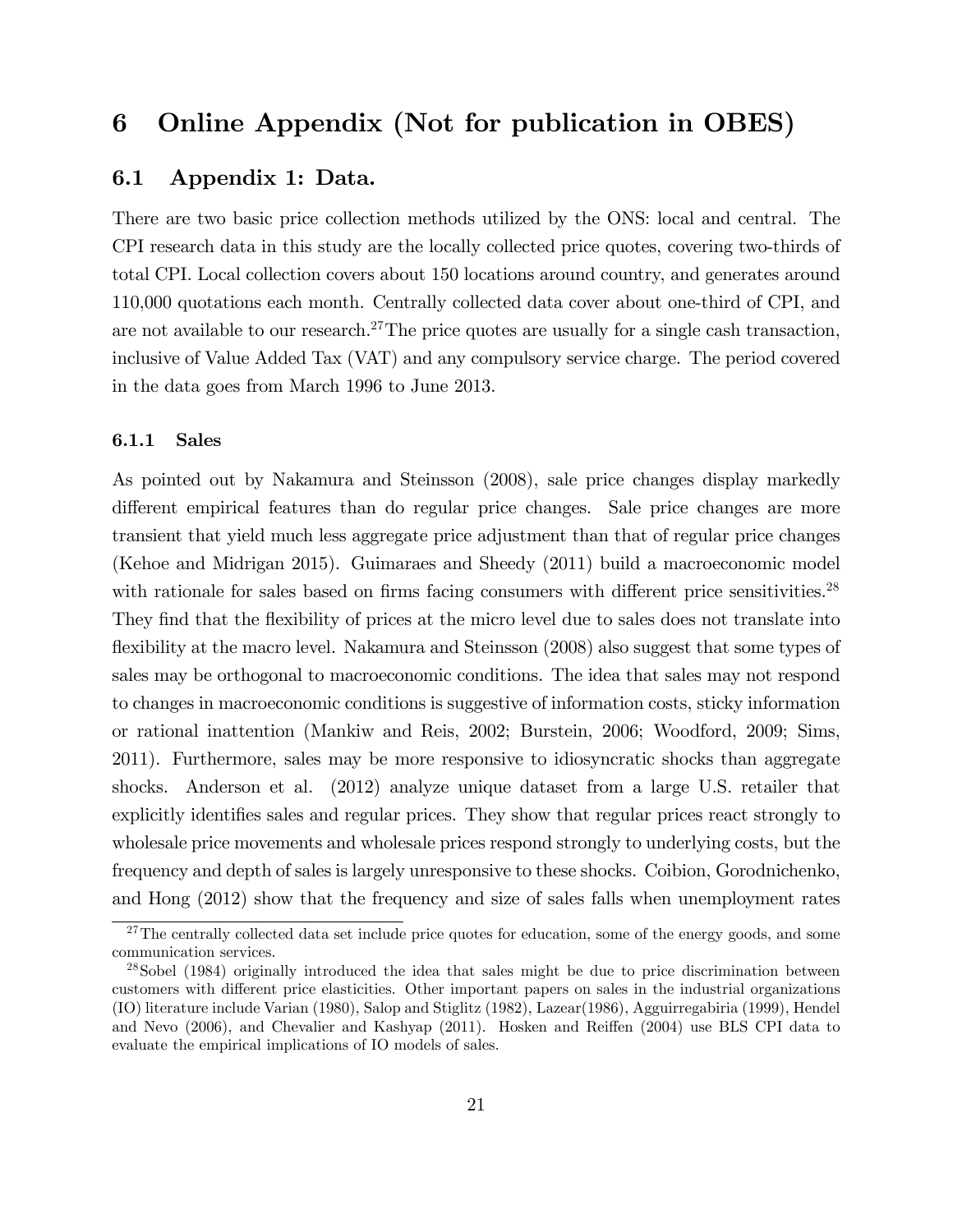rise (i.e., changes in the behavior of sales raise rather than reduce prices in a recession). In contrast, Klenow and Willis (2007) show that in the BLS CPI data, the size of sales price changes is related to recent ináation in much the same way as the size of regular price changes. Klenow and Malin (2010) present evidence that sales do not fully wash out with cross-sectional aggregation in the BLS CPI data, but do substantially cancel out with quarterly time aggregation. More research is needed to assess the extent to which sales respond to macro conditions.

The ONS gathers consumer price data on whether a product was "on sale" or "recovering from sale" when its price was sampled in a particular month. Sales prices are recorded if they are temporary reductions on goods likely to be available again at normal prices or end of season reductions. Prices in closing down sales and for special purchase of end of range, damaged, shop soiled or defective goods are not recorded as they are deemed not to be the same quality as, or comparable with, goods previously priced or those likely to be available in future. Sale prices are only recorded if it is available to anyone with no conditions. In the paper, we follow Bunn and Ellis (2009, 2012) and identify temporary "sales" with the flag provided by ONS.

However, alternative "sales" filters are proposed by other researchers. There are three mainly used price filters:

- 1. The AC Neilsen filter, which is used by Kehoe and Midrigan (2015) (KM hereafter), indicates a sale if "price decrease is followed by any price increase thereafter".
- 2. Nakamura and Steisson (2008) (NK hereafter) suggest a sale filter that flag a sale only when a price decrease is followed by a return to the price in effect just before the decrease.
- 3. Eichenbaum, Jaimovich and Rebelo (2011) (EJR hereafter) identify the most frequently observed price in a given quarter as "reference price", which means that it excludes an even larger portion of price changes than sale filters, yielding "more persistent series and suggesting a stronger role for nominal rigidities."<sup>29</sup>

The EJR filter restricts regular prices to change only on certain dates, and therefore greatly increases estimates of price persistence. The KM filter is much more likely to records a sale even if it is a reversion in regular price, and therefore it may identify spurious sales.

<sup>&</sup>lt;sup>29</sup>Chahrour (2010) proposes a new price filter similar to the EJR (2010) and show that implications for price duration depend on the choice of filter.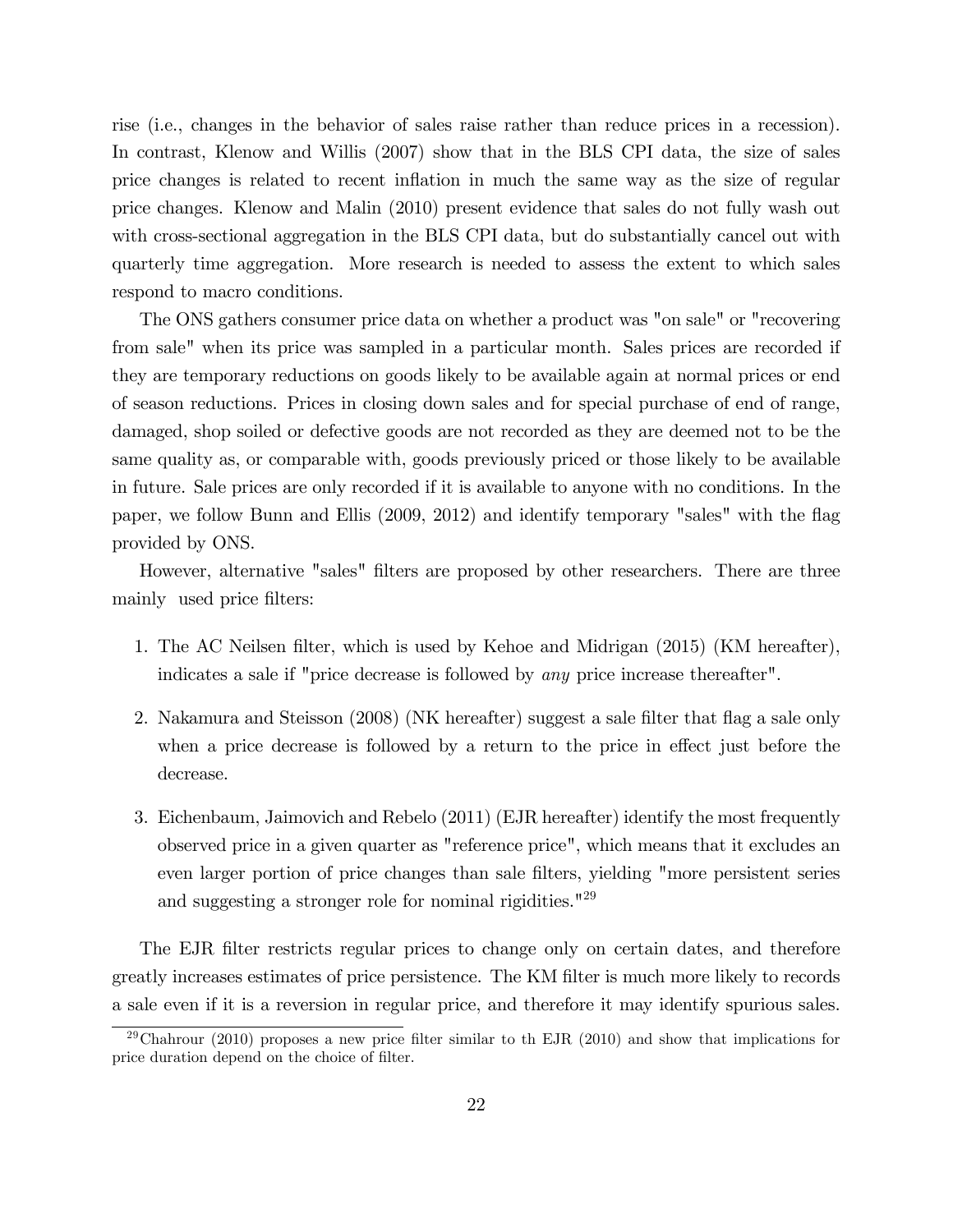The NS filter is more strict, which will typically identify fewer sales and more frequent price changes.

The sales price quotes account for about 8% of whole sample. Furthermore, price changes that result from sale account for 22.3% of all the price changes. Alvarez et al. (2013) report that sales account for approximately 17% of all the price changes in French CPI data. While Nakamura and Steinsson (2008) document that the share of price change due to sales is 21.5%.

We find seasonality with sales, as shown in Figure A1. Generally, sales are more likely to happen in January, reflecting post-Christmas sales. Sales also peak at July and August, reflecting end of season sales, especially in Clothes and Footwear division.

We also find that the share of sales has increased since crisis happened in January 2008. And the upward trend in share of sale keeps on after crisis period.

Figure A1: Sales in Calendar Month.

#### 6.1.2 Substitution

As a measure of price change alone, the CPI should reflect the cost of buying a fixed basket of goods and services of constant quality. However, products often disappear or are replaced with new versions of a different quality or specification, and brand new products also become available. When such a situation arises, direct comparison is adopted. If there is another product which is directly comparable (that is, it is so similar to the old one that it can be assumed to have the same base price), for example a garment identical except that it is a different colour, then the new one directly replaces the old one and its base price remains the same. This is described as "obtaining a replacement which may be treated as essentially identical" (CPI Technical Manual, 2007), and is equivalent to saying that any difference in price level between the new and the old product is entirely due to price change and not quality differences. In CPI data, such "comparable" substitution flagged by ONS is not uncommon. It accounts for about 5 percent of our total CPI research dataset . The substitution happens more likely in the January, August, and September.<sup>30</sup> This partially reflects the fact that

 $30\text{Nakamura}$  and Steinsson (2010) document very pronounced seasonality in product turnover for both apparel and transportation goods. They argue that this suggests that the timing of product turnover is likely to be motivated primarily by factors such as development cycles and changes in consumer tastes (for example, the fall and spring clothing seasons in apparel), that are largely orthogonal to a firm's desire to change its price. While the introduction of the new spring clothing line may be a good opportunity for a rm to adjust its price, this type of new product introduction does not occur because of the rmís desire to adjust its price. That is, while price changes are likely to occur when new products are introduced, new products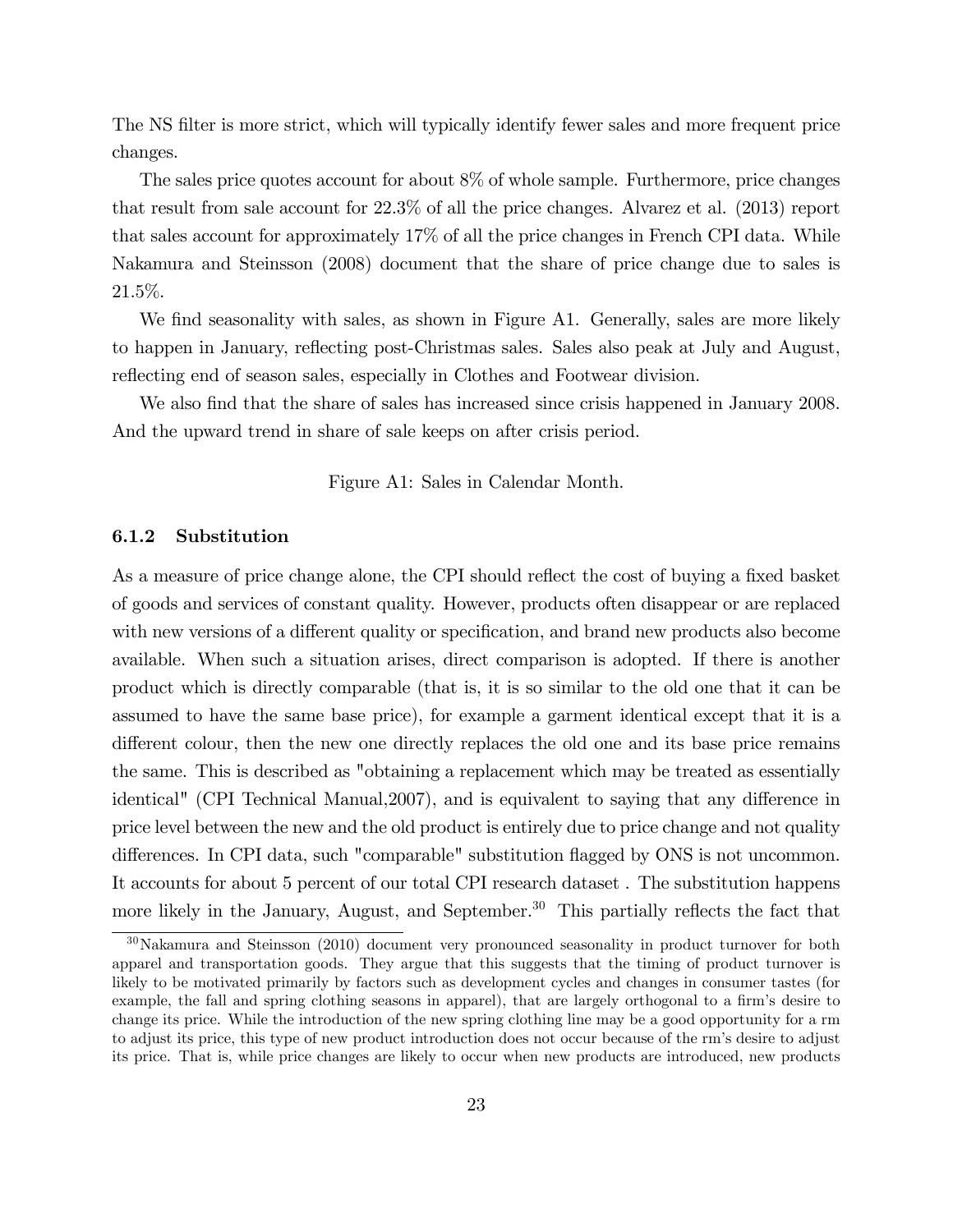ONS adjust the basket of CPI in the beginning of the year. Beside, the clothing and footwear are more likely to change the style when summer ends. We can show the substitutions as percentage in whole price quotes in each calendar month as Figure A2:

Figure A2: Substitution in Calendar Month.

The raw data set has passed a series of validity checks conducted by ONS (see CPI Tech Manual for details). However, as argued by Alvarez et al. (2013) and Eichenbaum et al. (2013), the majority of small changes and large changes are due to measurement error. In line with Alvarez et al. (2013), we exclude price changes smaller than 0.1 percent, or larger than  $\ln(10/3)$  (both in absolute value). The share of outliers in total data set is less than 0.3 percent.

There was a change in methodology of collecting data. Energy prices collected centrally since January 2007. We construct a consistent series based on excluding these energy prices for the whole period 1996-2013. As table A1 shows, the division Food and nonalcoholic beverages accounts for about 13.9% of the CPI weight in the subsample available in the dataset. Whereas the education division is excluded from our research due to lack of observation.

Table A1: Sample weights comparison

# 7 Appendix 2: Replication of Vavra methodology for UK data.

In this appendix, we replicate the empirical method used by Joe Vavra in his (2014) paper, applying it to UK data. Vavra does not use the raw data, but instead bases his analysis on the seasonally adjusted data smoothed by a 6 month moving average, which we will denote by *IQRsama* and *SDsama* respectively, or smoothed using bandpass filters (these are depicted in Figures A3 and A4). In Table A2, we present results comparable to Vavra, showing correlations between our smoothed dependant variables and smoothed independent

are not introduced because the old products were mispriced. If the timing of product substitutions are less "selected," it may be appropriate to model product substitutions not as optimally timed price changes such as those that arise in a pure menu cost model but rather as price changes without any selection effect such as those that arise in the Calvo or Taylor models.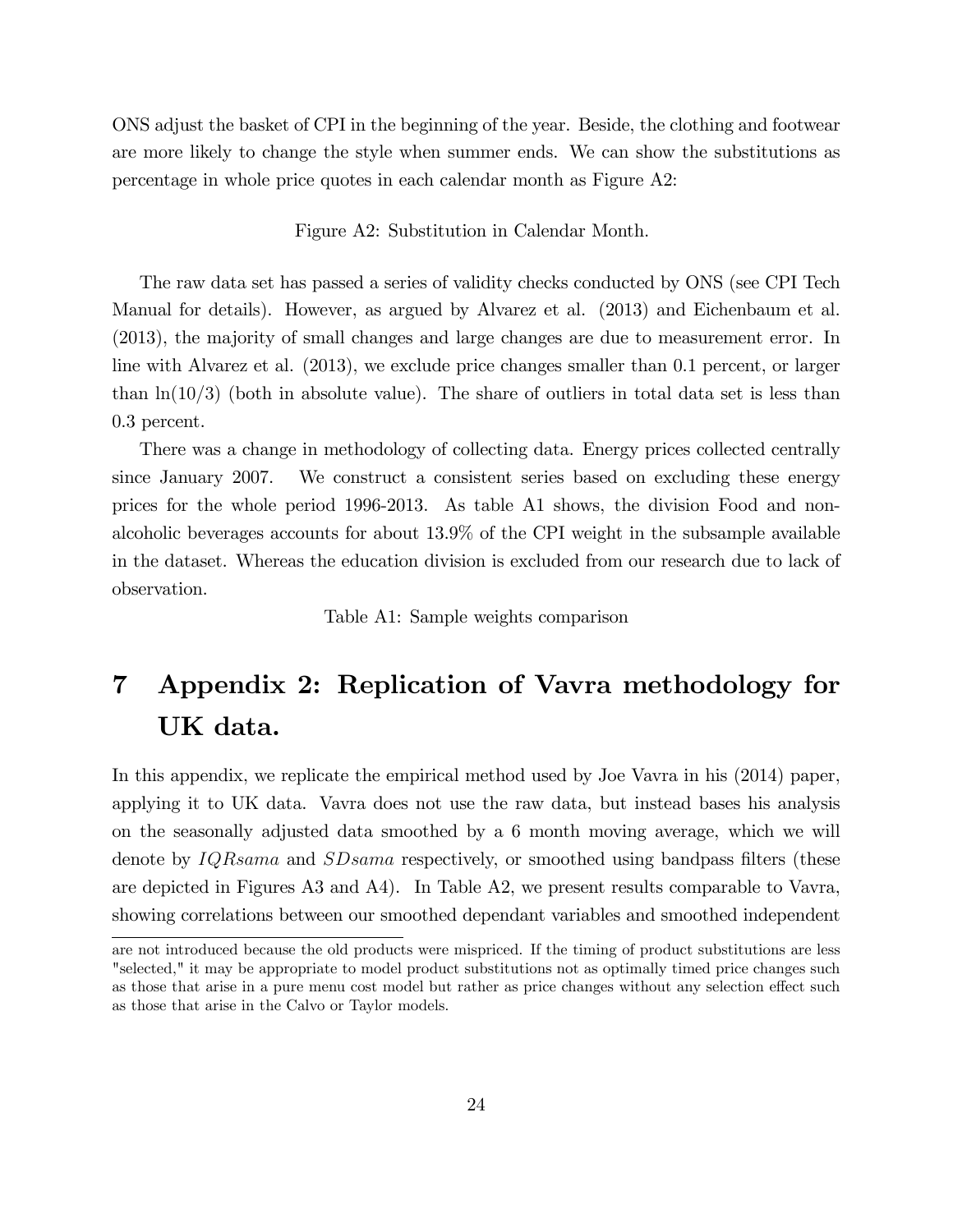variables with monthly data.

Figure A2: Bandpassed regular price changes over business cycle

Figure A3: Smoothed regular price changes over time

Table A2: Correlations at Business cycle frequencies

As we can see, the results are similar to the regression analysis with the raw data. Inflation has a negative effect on the IQR and SD of price growth (regressions  $3, 4, 6$ ) which is very significant for annual inflation  $(3)$ . Output variables always have a positive sign (regressions  $1, 2, 5$ ) which is significant for the bandpass filter (5) and annual growth (2). There is no evidence for the signs found by Vavra when we use exactly the same methodology: as in the time-series regressions, we find only evidence for the opposite signs.

Vavra also links together the frequency of price-change with the standard deviation of price growth. We performed the same exercise for the UK data, which we present in Table A3. Newey-West standard errors are in parentheses, all data are seasonally adjusted using 12 monthly dummies. Regressions in Örst two columns include a quadratic time-trend. All data for regressions in the last two columns are bandpass-Öltered using a Baxter King (18, 96, 33) filter.

Table A3: Correlations between frequency and price-growth dispersion

The results are highly consistent: we find that the seasonally adjusted and the filtered data both display negative correlations between price-growth dispersion and the frequency of price-change. The results in Tables A2 and A3 tell the same story as the time-series results reported in the main paper: we find the opposite relationships to those found by Vavra (2014), even when we use the same estimation methodology.

### 7.1 Appendix 3. Kurtosis in UK.

Looking at all price changes Alvarez et al. (2016, Table 1) find kurtosis of 20.8 when sales are excluded: this is not dissimilar to the magnitude found in US studies (Nakamura and Steinsson 2008). A large part of the explanation for this high value is the presence of a large mass of small price changes. Alvarez and Lippi (2014) have developed the (S,s) dynamic menu cost model to the multiproduct monopolist. This assumes that when the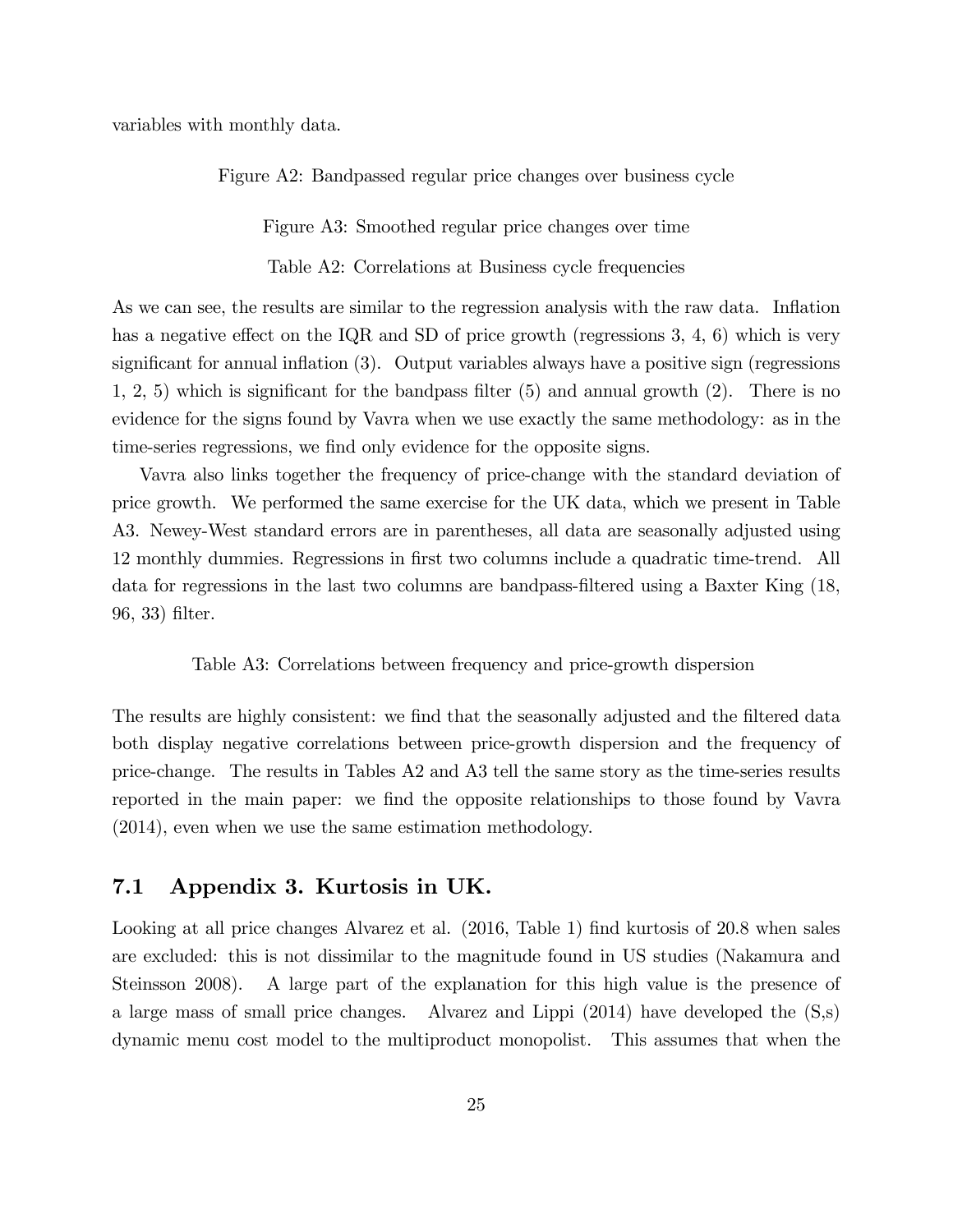firm pays the menu cost, it can change all of its prices at the same time at no additional cost. This will result in small price changes as well as larger ones (if a firm is ready to change at least one price, the marginal cost of changing additional prices is zero, so even small adjustments will increase profits). If we look across the whole period 1996-2013 we also find high kurtosis in the UK data. We adopt two methods: one is to look at the distribution of price growth across all prices and all periods; the second is to look at each item and type of outlet and calculate the kurtosis, then aggregating over all products. We also calculate this both including all observations and excluding outliers as in Alvarez at al. (2013). Whilst these estimates for the UK are smaller than found in France and the US, they still show considerable kurtosis. The results are presented in Table A4:

Table A4: Selected moments from the distribution of price changes

# 7.2 Appendix Bibliography. (additional items cited only in the appendix).

- 1. Aguirregabiria, V. (1999): "The Dynamics of Markups and Inventories in Retail Firms," Review of Economic Studies, 66, 275-308.
- 2. Anderson, E., E. Nakamura, D. Simester, and J. Steinsson (2012): "Decomposing Data on Retail Prices," Working Paper, Columbia University.
- 3. Burstein, A. T. (2006): "Ináation and Output Dynamics with State-Dependent Pricing Decisions," Journal of Monetary Economics, 53, 1235-1275.
- 4. Chahrour, R. 2011. Sales and price spikes in retail scanner data, Economics Letters, 110(2), 143-146.
- 5. Chevalier, J. A., and A. K. Kashyap (2011): "Best Prices," NBER Working Paper No. 16680.
- 6. Coibion, O., Gorodnichenko, Y., Hong, G., (2012), The cyclicality of sales, regular and effective prices: business cycle and policy implications, Working Paper, University of California at Berkeley.
- 7. Consumer Price Indices Techinical Manual, 2010 edition, Office for National Statistics, London.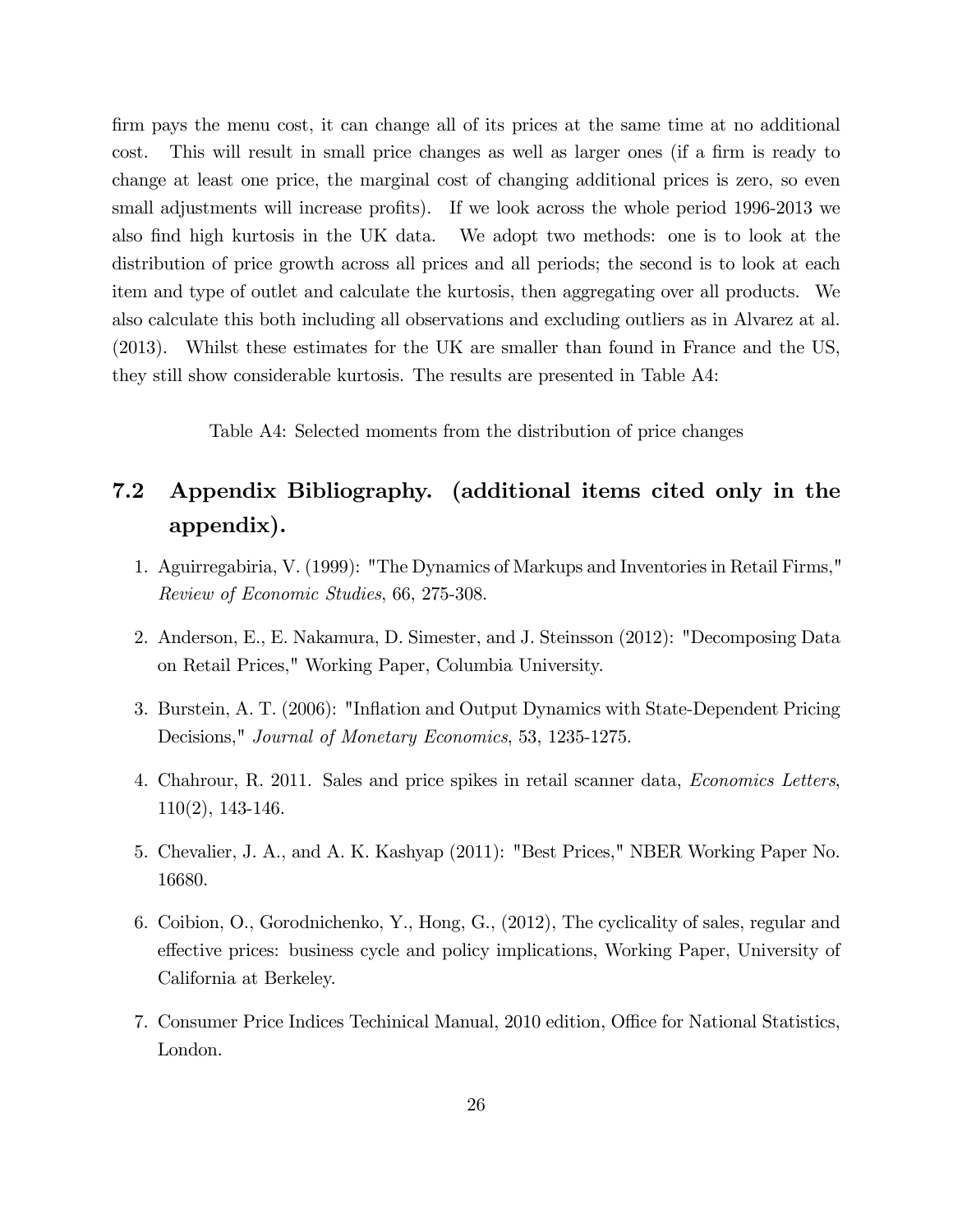- 8. Eichenbaum, M., Jaimovich, N., Rebelo, S., (2011). Reference prices, costs, and nominal rigidities, American Economic Review, 101(1), 234-262.
- 9. Guimaraes, B. and Sheedy, K. (2011). Monetary Policy and Sales, American Economic Review, 111, 844-76.
- 10. Hendel, I., and A. Nevo (2006): Measuring the Implications of Sales and Consumer Stockpiling Behavior, Econometrica, 74(6), 1637-1673.
- 11. Hosken, D., and D. Reiffen (2004): "Patterns of Retail Price Variation," Rand Journal of Economics, 35(1), 128-146.
- 12. Klenow, P., and J. Willis (2007): "Sticky Information and Sticky Prices," Journal of Monetary Economics, 54, 79-99.
- 13. Lazear, E. (1986) Retail Pricing and Clearance Sales, American Economic Review, 76(1),14-32.
- 14. Salop, S., and Stiglitz, J., (1982). The theory of sales: a simple model of equilibrium price dispersion with identical agents, American Economic Review, 72(5), 1121-1130.
- 15. Sims, C., 2011. Rational inattention and monetary economics, in Handbook of Monetary Economics, ed. by Friedman, B., and Woodford, M., 155-181, Amsterdam, Holland. Elsevier.
- 16. Sobel, J. 1984. The timing of sales, Review of Economic Studies, 51(3), 353-368.
- 17. Varian, H. 1980. A model of sales, American Economic Review, 70(4), 651-659.
- 18. Woodford, M. 2009. Information-constrained state-dependent pricing. Journal of Monetary Economics, 56 (Supplement 1), S100-S124.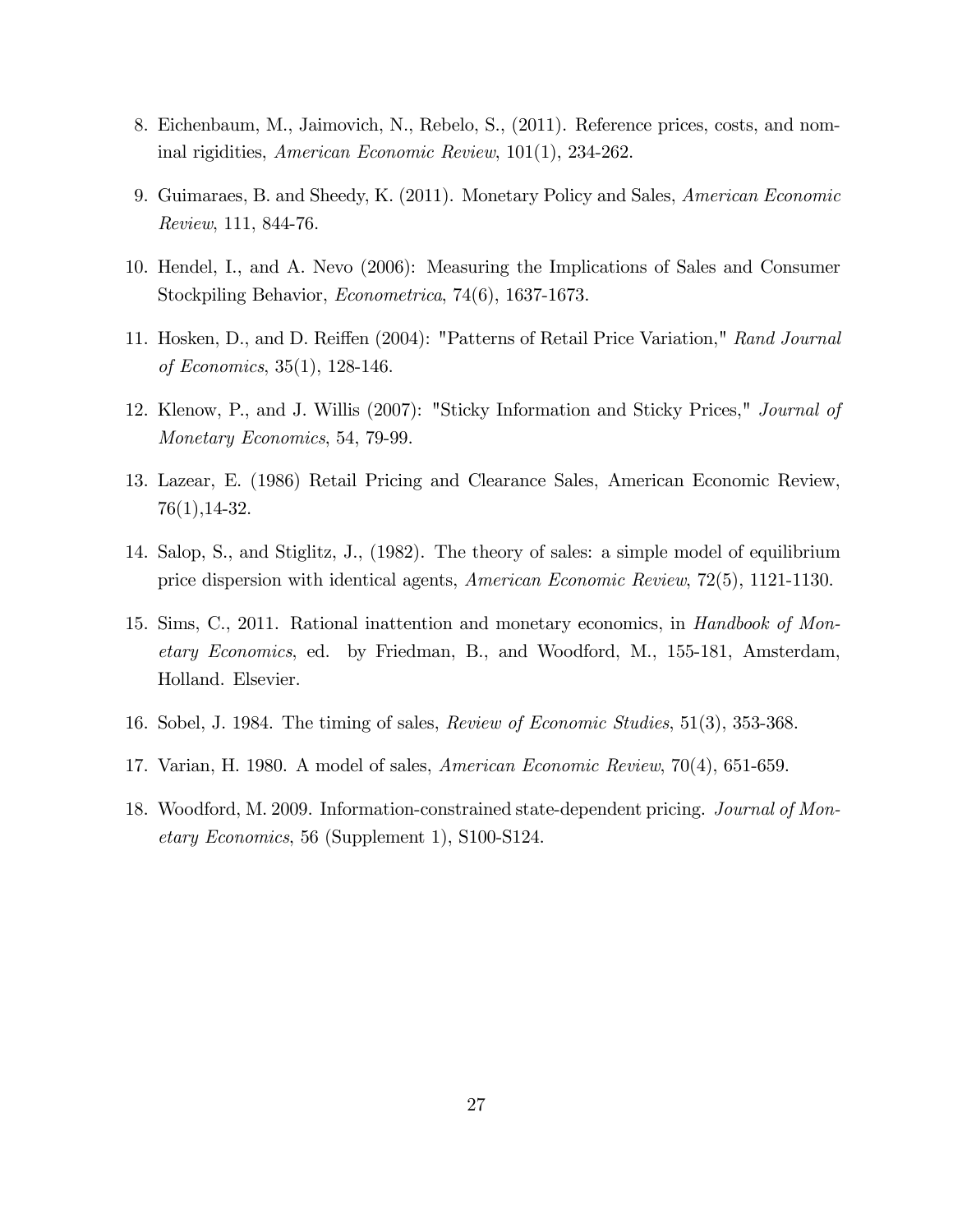

Figure A1: Sales in Calendar Month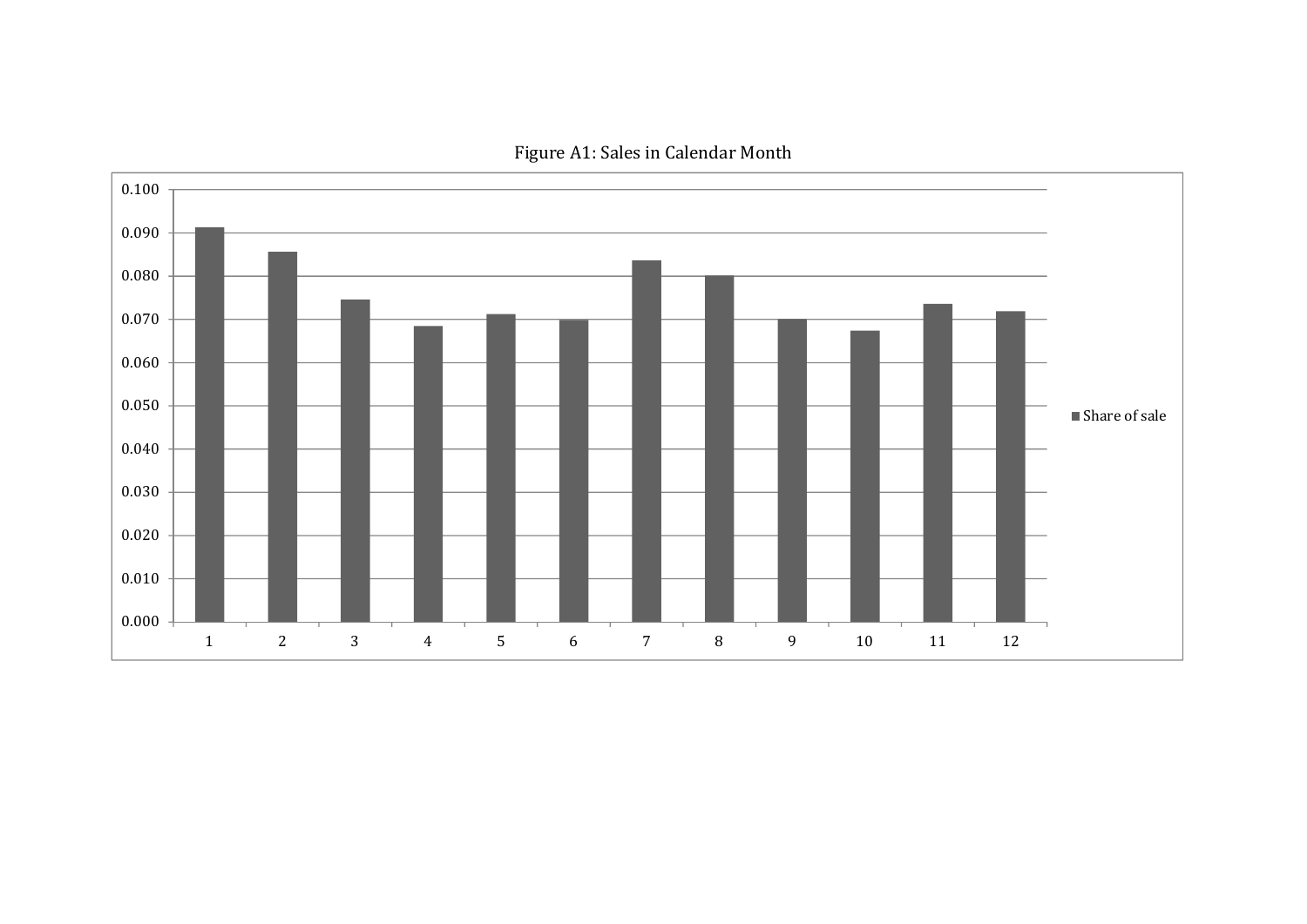

Figure A2: Substitution in Calendar Month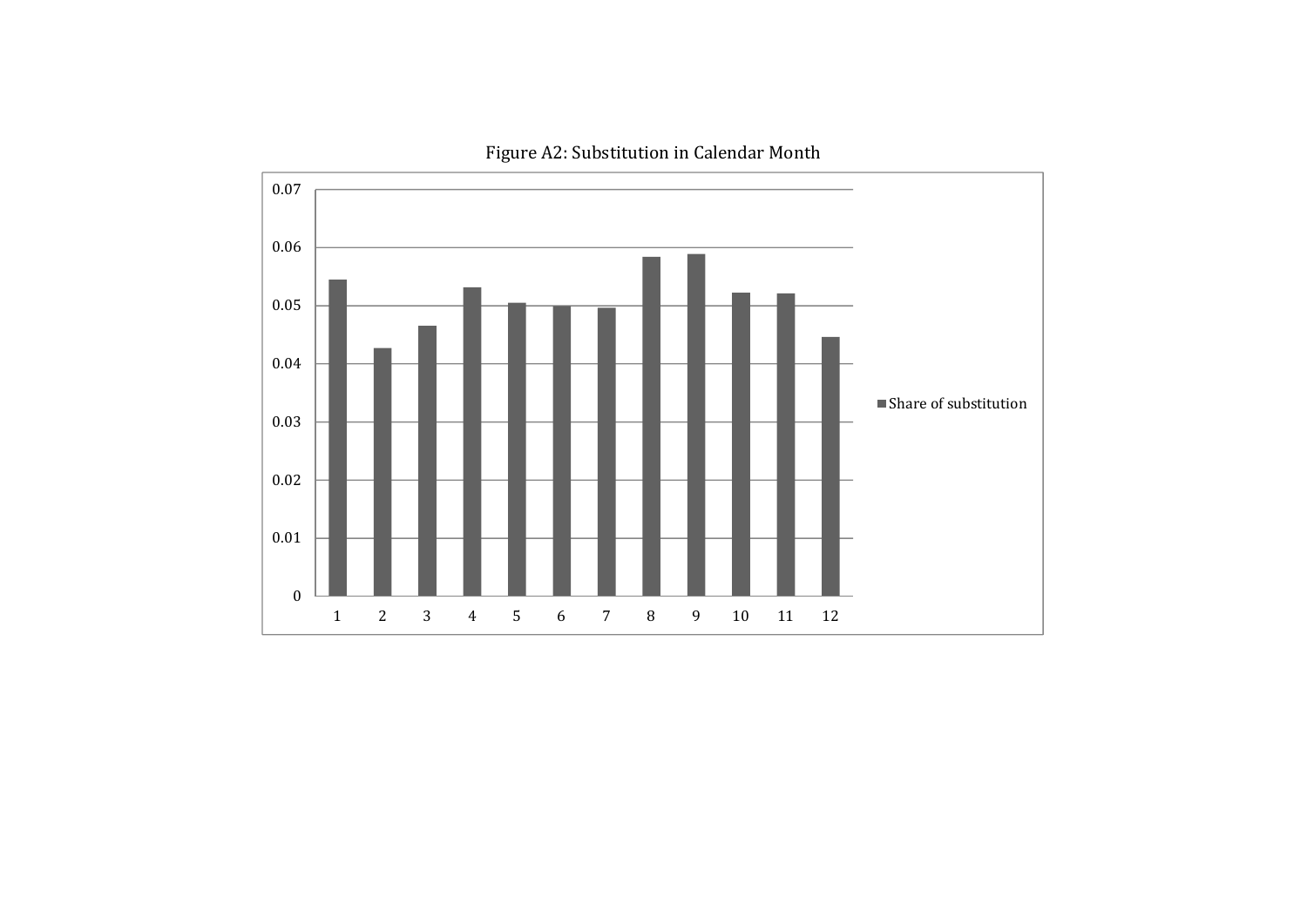

Note: All series are seasonally adjusted using monthly dummies. All series are bandpass filtered with a Baxter-King (18,96,33) filter. Frequency is the median frequency of price changes. Sales and substitutions are excluded. Interquartile Range is the interquartile range of price changes excluding all zeros.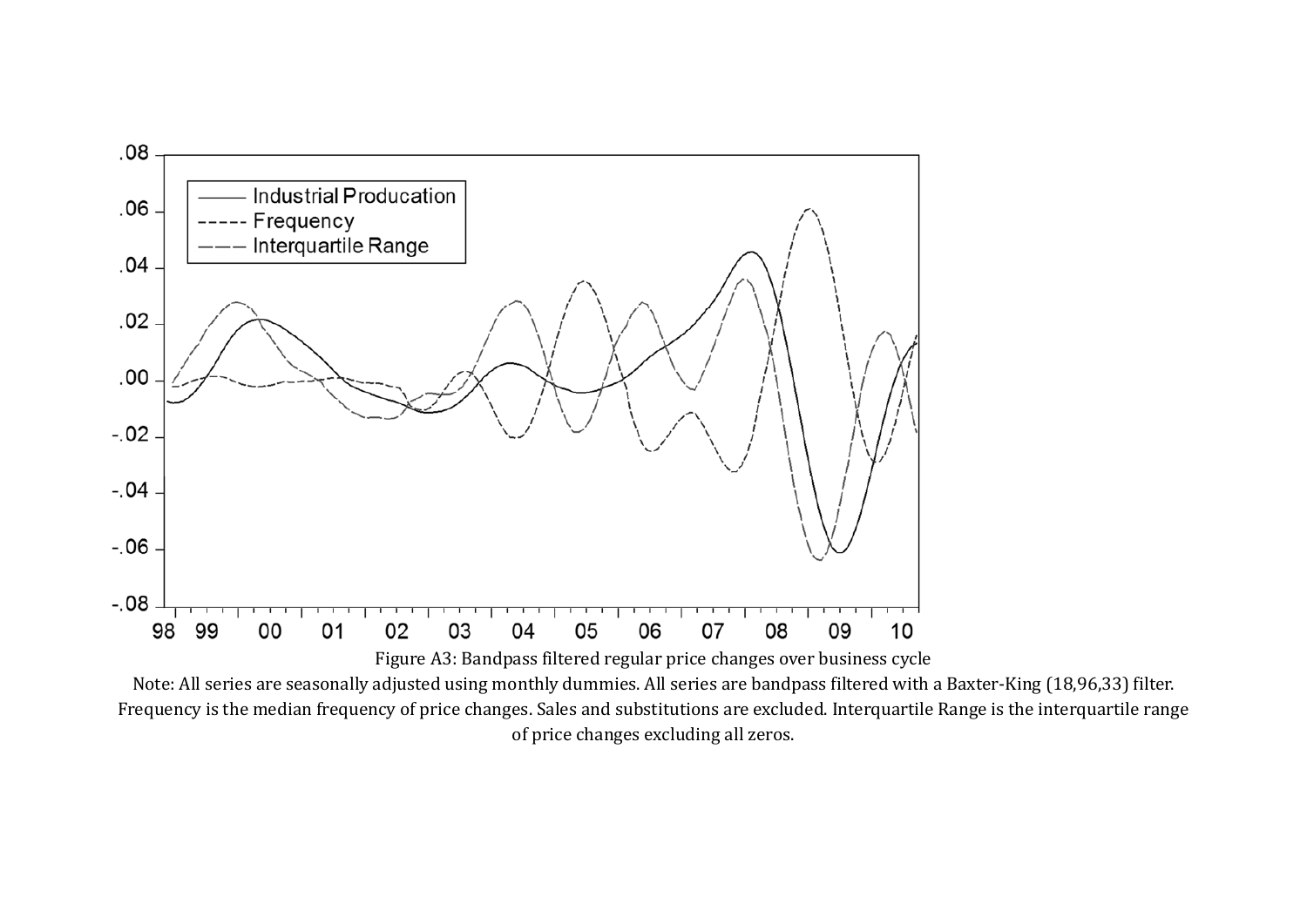

Note: The shade area shows the crisis period. Data is seasonally adjusted using 12 monthly dummies and smoothed with a 6 month moving average. Interquartile Range is the interquartile range of price changes excluding all zeros. Frequency is the median frequency of price changes. Both data series exclude price quotes belonging to sales and product substitutions.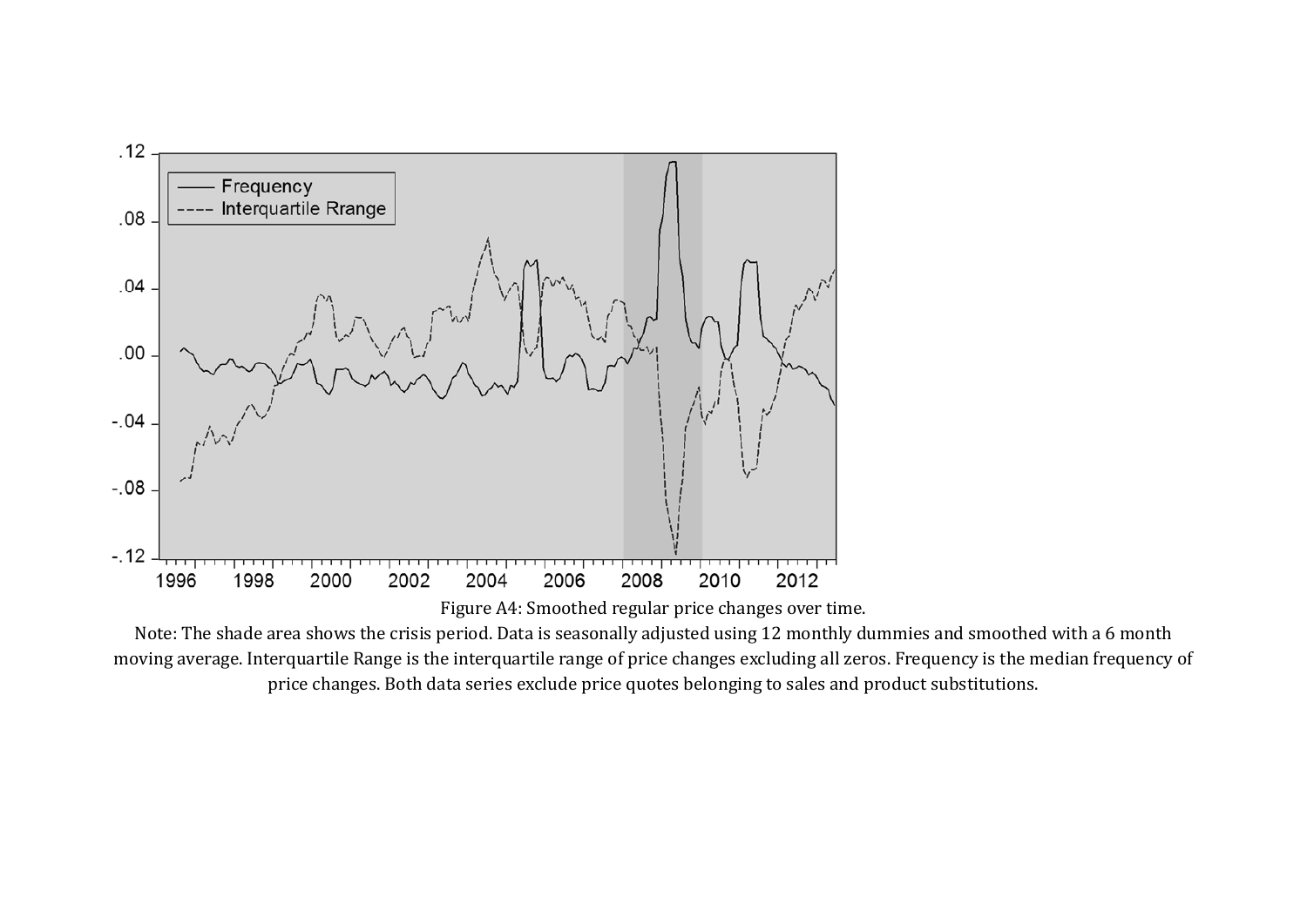|                                  |              |          |           | excl. sub |          |                                  |           |
|----------------------------------|--------------|----------|-----------|-----------|----------|----------------------------------|-----------|
|                                  | all included |          | excl. sub | & sale    |          | excl.fuel.sub excl.fuel.sub.sale | excl.fuel |
| COICOP division                  | unweighted   | weighted | weighted  | weighted  | weighted | weighted                         | weighted  |
| Food and Non-Alcoholic Beverages | 24.0         | 13.9     | 13.9      | 13.9      | 15.0     | 15.0                             | 14.9      |
| Alcoholic Beverages and Tobacco  | 3.9          | 5.5      | 5.7       | 5.6       | 6.1      | 6.1                              | 5.9       |
| Clothing and Footwear            | 18.0         | 9.9      | 8.3       | 7.5       | 9.0      | 8.1                              | 10.6      |
| Housing and Utilties             | 3.7          | 6.4      | 6.5       | 6.8       | 6.7      | 7.1                              | 6.6       |
| Furniture and Home Maintenance   | 13.4         | 10.1     | 10.2      | 8.2       | 10.9     | 8.9                              | 10.9      |
| Health                           | 1.6          | 1.3      | 1.4       | 1.4       | 1.5      | 1.6                              | 1.4       |
| Transport                        | 4.4          | 11.3     | 11.9      | 12.6      | 5.4      | 5.7                              | 5.2       |
| Communications                   | 0.3          | 0.1      | 0.1       | 0.1       | 0.1      | 0.1                              | 0.2       |
| Recreation and Culture           | 10.1         | 6.9      | 6.4       | 6.3       | 6.9      | 6.8                              | 7.4       |
| Education                        | 0.0          | 0.0      | 0.0       | 0.0       | 0.0      | 0.0                              | 0.0       |
| Restaurants and Hotels           | 12.9         | 27.5     | 28.5      | 30.3      | 30.7     | 32.8                             | 29.5      |
| Miscellaneous Goods and Services | 7.8          | 7.1      | 7.2       | 7.3       | 7.8      | 7.9                              | 7.6       |
| Total                            | 100.0        | 100.0    | 100.0     | 100.0     | 100.0    | 100.0                            | 100.0     |

### Table A1: Sample weights comparison

Note: "all included" means that all price quotes are included. "weighted" means that CPI weights are used for calculation. "excl.sub" means that substitutions are excluded. "excl. fuel. sub" means energy goods' price quotes and substitutions are excluded. "excl.fuel.sub.sale" means that energy goods' price quotes, substitutions and sales are excluded. "excl.fuel" means that energy goods' price quotes are excluded.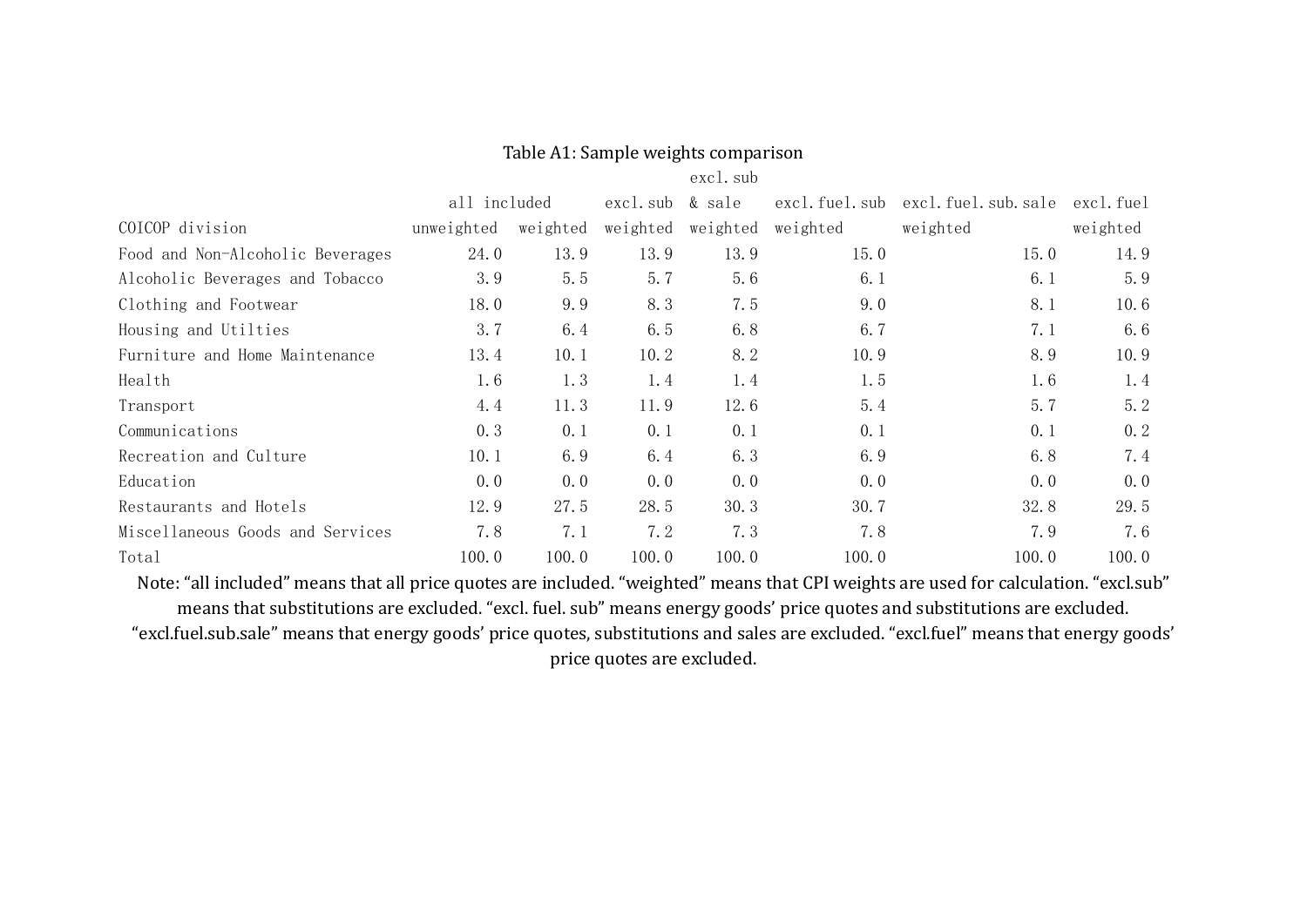| Table A2: Correlation at business cycle frequencies |             |             |            |            |             |            |              |  |
|-----------------------------------------------------|-------------|-------------|------------|------------|-------------|------------|--------------|--|
| Dependent Variable                                  | S.D.        | IQR         | Freq       | Med        | Skew        | Kurt       | IQR/Med      |  |
| (1) IP growth (monthly                              | $0.361*$    | 0.571       | $-0.436$   | $-0.459$   | $-10.710**$ | 113.868    | 11.065*      |  |
| change)                                             | (0.208)     | (0.367)     | (0.337)    | (0.300)    | (4.936)     | (122.252)  | (5.670)      |  |
| (2) IP growth (annually                             | $0.292*$    | $0.485*$    | $-0.282$   | $-0.296$   | $-2.567**$  | 46.368     | $6.383*$     |  |
| change)                                             | (0.154)     | (0.280)     | (0.246)    | (0.250)    | (1.097)     | (52.562)   | (3.684)      |  |
| (3) CPI monthly inflation                           | $-0.988$    | $-3.005$    | 1.032      | $-0.157$   | $-1.856$    | $-531.793$ | $-40.091$    |  |
|                                                     | (1.572)     | (2.564)     | (3.406)    | (3.194)    | (25.829)    | (857.571)  | (42.404)     |  |
| (4) CPI annually inflation                          | $-1.248***$ | $-2.435***$ | $1.710***$ | $1.568***$ | $-0.903$    | $-93.258$  | $-44.904***$ |  |
|                                                     | (0.379)     | (0.698)     | (0.430)    | (0.421)    | (4.615)     | (164.815)  | (9.676)      |  |
| (5) IP (Bandpass)                                   | $0.004***$  | $0.007***$  | $-0.003**$ | $-0.004**$ | $-0.002$    | $-0.052$   | $0.073***$   |  |
|                                                     | (0.001)     | (0.001)     | (0.002)    | (0.002)    | (0.015)     | (0.509)    | (0.019)      |  |
| (6) CPI (Bandpass)                                  | $-0.005$    | $-0.009$    | $0.014*$   | $0.014*$   | $-0.122$    | 5.702**    | $-0.182$     |  |
|                                                     | (0.005)     | (0.009)     | (0.008)    | (0.008)    | (0.101)     | (2.777)    | (0.120)      |  |
| $(7)$ Crisis                                        | $-0.334***$ | $-0.061***$ | $0.047**$  | $0.041**$  | 0.071       | 2.148      | $-1.052***$  |  |
|                                                     | (0.012)     | (0.020)     | (0.018)    | (0.019)    | (0.091)     | (3.006)    | (0.226)      |  |
| Mean of Dep. Var. Non-Crisis:                       | 0.300       | 0.289       | 0.143      | 0.110      | $-0.095$    | 22.767     | 2.782        |  |
| Mean of Dep. Var. Crisis:                           | 0.281       | 0.246       | 0.193      | 0.155      | 0.081       | 24.008     | 1.906        |  |
| Mean of Dep. Var.:                                  | 0.298       | 0.284       | 0.149      | 0.115      | $-0.074$    | 22.916     | 2.677        |  |
| <b>Coefficient of Variation</b>                     | 0.147       | 0.266       | 0.413      | 0.516      | 7.836       | 0.335      | 0.399        |  |

Table A2: Correlation at business cycle frequencies 

Each column reports a time-series correlation of a price dispersion statistics with a measure of the business cycle. Mean of Dep. Var. shows the means of the overall mean of these variables as well as their average values during and outside crisis. Zeros are excluded when computing dispersion. All data is seasonally adjusted using 12 monthly. Regression in rows  $(1) - (4)$  and  $(7)$  include linear and quadratic time-trends. All data for regressions in row  $(5)$  and  $(6)$  are bandpass filtered using a **Baxter-King** (18,96, 33) filter. IP in (1), (2) and (5)=Industrial Production; Crisis in (3)=1 during 2008m1 and 2010m1, otherwise=0; IQR=Interquatile Range; SD=Standard Deviation; Freq=mean Frequency of price changes; Med=Median Frequency of price changes; Skew=Skewness; Kurt=Kurtosis. Number of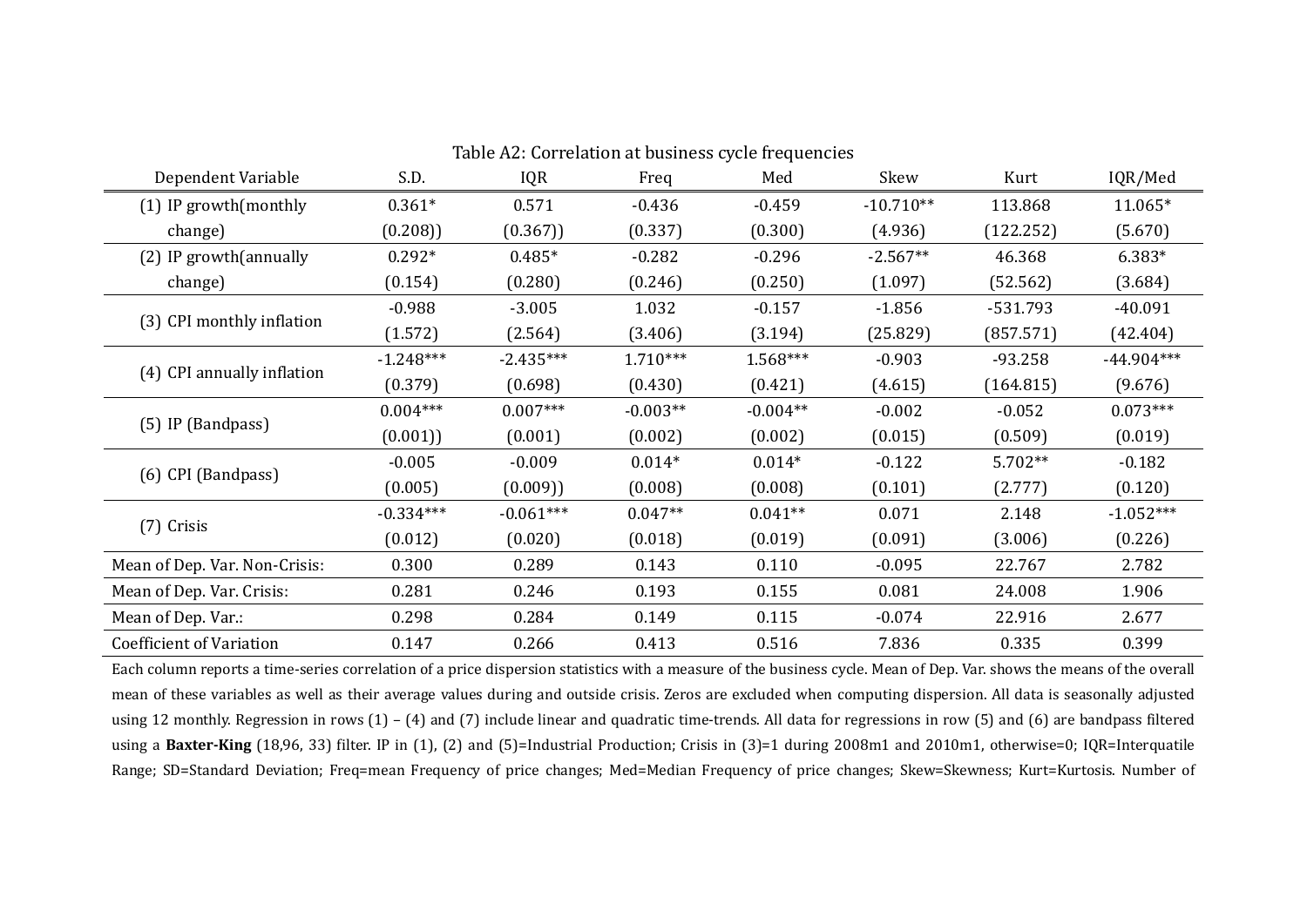observation  $n=209$  for (1)-(3) and (7),  $n=142$  for (5) and (6). \*\*\*=at least 1% significance,\*\*=5% significance, \*=10% significance. (Newey-West standard errors in parentheses, which are used to account for autocorrelation)

| rable not correlation between requestey and rifee growth bioperbion |             |                  |                      |                     |  |  |  |
|---------------------------------------------------------------------|-------------|------------------|----------------------|---------------------|--|--|--|
| Dependent Variable                                                  | S.D         | <b>IQR</b><br>2. | S.D.(Bandpass)<br>J. | IQR(Bandpass)<br>4. |  |  |  |
| Freq                                                                | $-0.439***$ | $-0.746***$      | $-0.760***$          | $-0.451***$         |  |  |  |
|                                                                     | (0.049)     | (0.097)          | (0.122)              | (0.081)             |  |  |  |
| Med                                                                 | $-0.467***$ | $-0.824***$      | $-0.824***$          | $-0.493***$         |  |  |  |
|                                                                     | (0.049)     | (0.107)          | (0.104)              | (0.069)             |  |  |  |

## Table A3: Correlation between Frequency and Price-growth Dispersion

This table reports correlations between measures of frequency and price change dispersion. Newey-West standard errors are in parentheses, which are used to account for autocorrelation. Zeros are excluded when computing dispersion. All data is seasonally adjusted using 12 monthly. Regressions in first two columns include a quadratic time-trend. All data for regressions in the last two columns are bandpass filtered using a **Baxter King**(18,96, 33) filter. IQR=Interquartile range, Freq=Mean frequency of price changes, Med=Median frequency of price changes, S.D.=Standard deviation,  $IQR=$  Interquartile range. Number of observation  $n=208$  for the first two columns.  $n=142$  for the last two columns. \*\*\*=at least 1% significance,\*\*=5% significance, \*=10% significance.